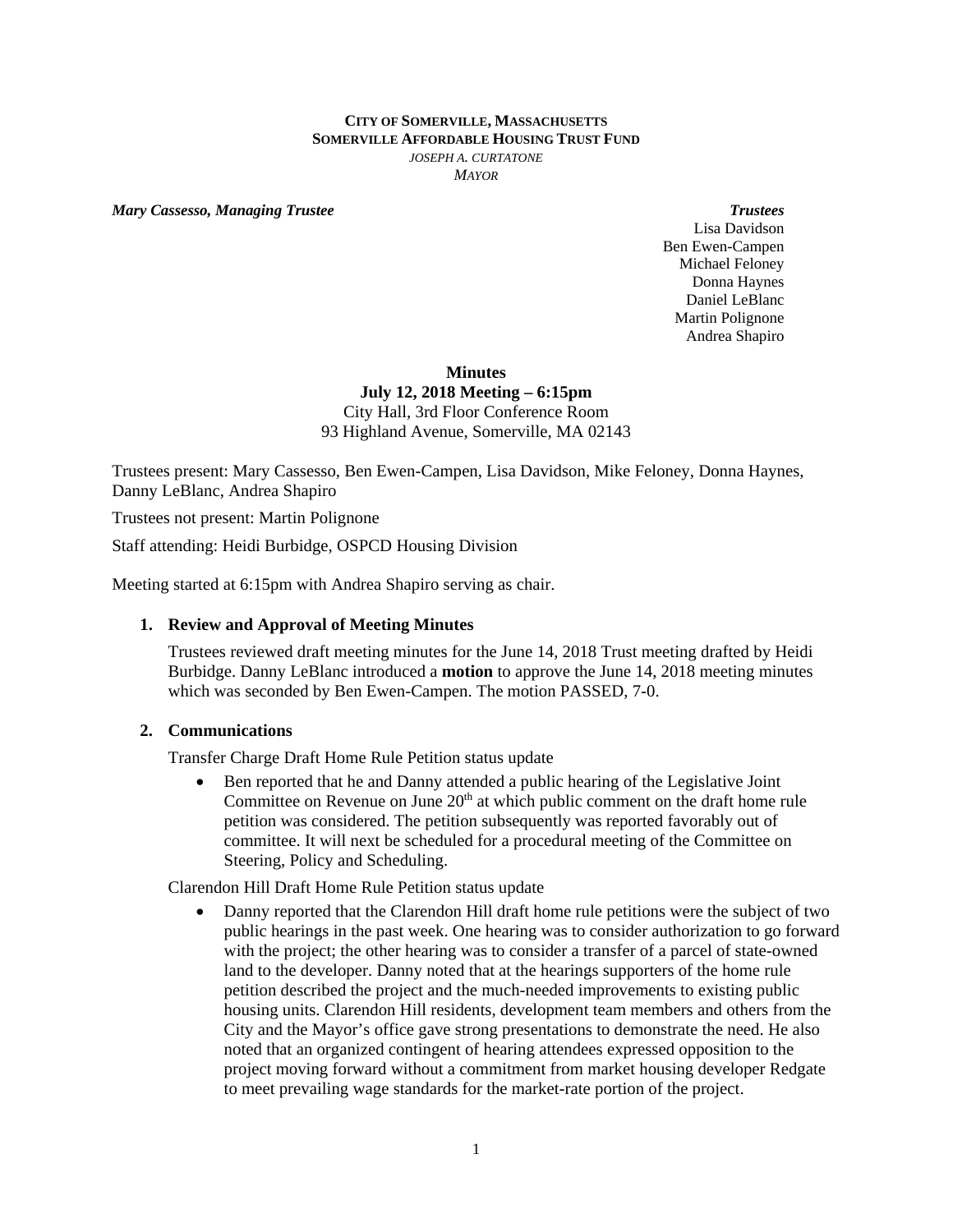Possible foreclosure at 59 Temple Street - status update

 Mike Feloney noted that Housing Division staff has continued outreach to the owner of an affordable condominium unit at 59 Temple, including offers of financial counseling. Most recently the homeowner was able to make a required payment and forestall foreclosure action. However, Housing staff remain concerned that the household's situation is not sustainable for the long-term. A foreclosure would result in loss of the affordability restriction on the unit. Staff are trying to help facilitate a favorable outcome; potential need for Trust assistance remains a possibility in the event the lender wants to foreclose.

Danny described the 59 Temple Street building as consisting of 15 affordable homeownership units developed by the Somerville Community Corporation (SCC) in 2006. Danny recommended that the household at risk of foreclosure also be referred to Somerville Community Corporation's First Source Jobs Program which helps residents find Somerville jobs and job training.

# **3. Unfinished Business**

Just-a-Start Tenancy Stabilization Program – request for additional funds

 Heidi provided copies of a contract amendment proposal from Just-a-Start for the Tenancy Stabilization Program (TSP) contract, and copies of the June 14, 2018 Informational Memorandum from Heidi Burbidge Re: Just-a-Start Tenancy Stabilization Program status. In response to requests from Trustees at the June Trust meeting, she provided copies of 50%AMI and 80%AMI income limits and rents and a summary showing distribution of TSP clients by income category.

Heidi noted that many tenants who have been assisted since March 1, 2018 were moving into inclusionary units, and that this is consistent with past experiences when there has been especially high demand for the program during lease-up of large inclusionary projects. Several Trustees stated they want to ensure that a significant portion of TSP funds are available to applicants who are moving into other types of rental housing, and not only to applicants with demonstrated need who are moving in to inclusionary units.

Trustees remarked that assistance provided to some households since March 1<sup>st</sup> included first month's rent, and that someone at a higher income could be expected to be able to pay that independently. There was discussion whether the program guidelines should provide a more definitive target toward assisting households at lower income levels.

It was also noted that the program allocates the amount of assistance provided to each household based on need.

Trustees expressed an inclination to amend the contract with Just-a-Start to provide additional funding during the contract term with a requirement that the agency documents outreach that is done beyond those households who are seeking inclusionary units. Danny LeBlanc introduced a **motion** to accept Just-a-Start's request for additional funds in the amount of \$60,000 to be provided through an amendment to the contract with Just-a-Start that was approved on January 11, 2018 to operate the Tenancy Stabilization Program. The motion was seconded by Mike Feloney and PASSED 6-0.

Trustees also suggested that the City consider the demonstrated needs of inclusionary tenants for move-in assistance as part of planning and updating inclusionary policies going forward. There was also a suggestion that a pool of funds from other sources be made available for this use.

*Ben Ewen-Campen left the meeting at 6:55pm.*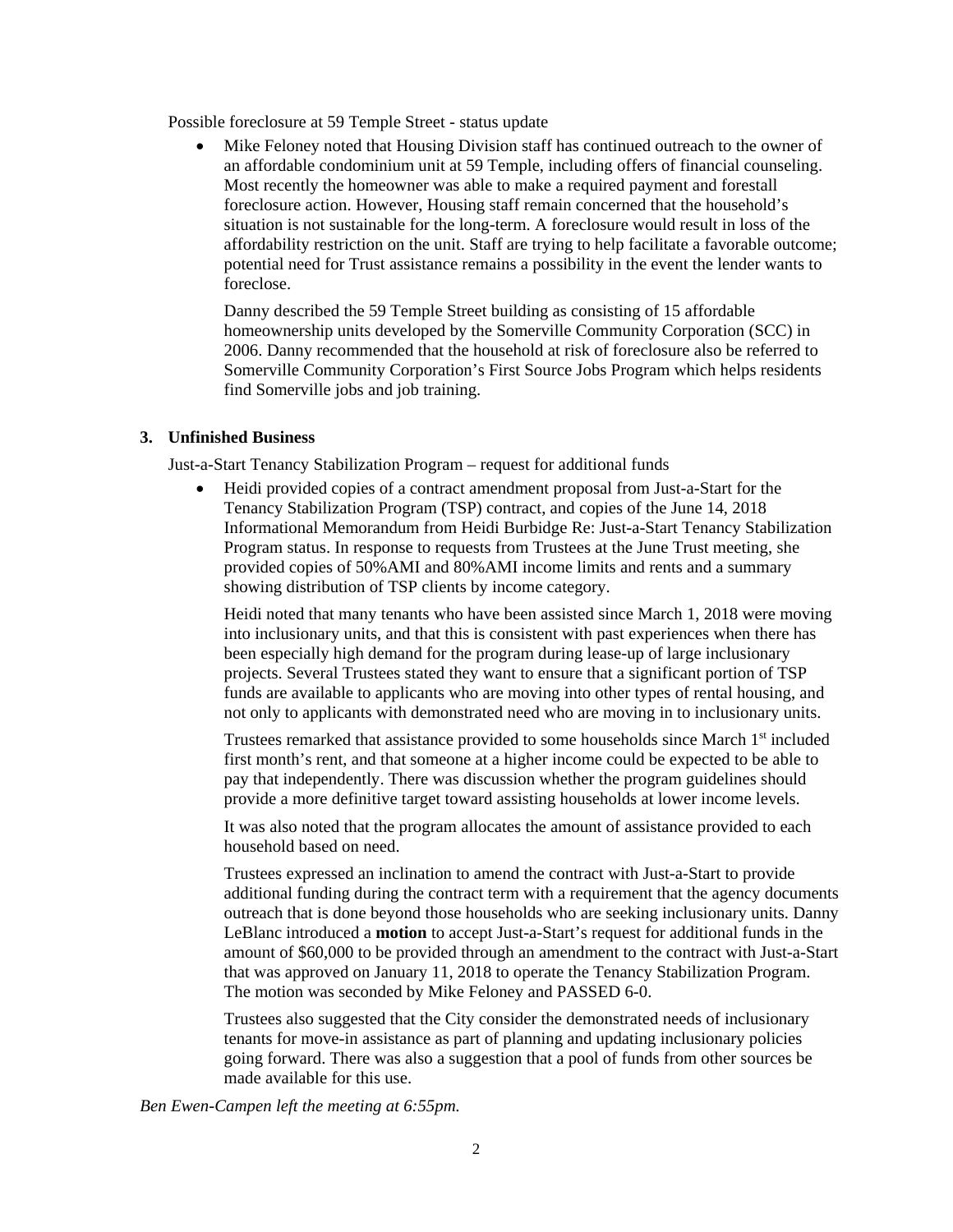#### FY18 CPA RFPs Funding Recommendations

 Heidi distributed copies of the summary matrix of the six proposals that were received in response to the Trust's FY18 CPA RFPs along with hard copies of each proposal. She summarized the information provided in June that one development project proposal was received, five housing program proposals were received and the total amount of CPA funds requested is \$545,984. Full copies of each proposal were also distributed. The Housing Development proposal was considered first followed by the Housing Program proposals.

#### Housing Development proposal

Danny noted that the Somerville Community Corporation (SCC) is actively pursuing a purchase and sale agreement for the 31-35 Richardson request. Heidi added that the CPC had voted to approve SCC's request for CPA Open Space funds to purchase the vacant lot, contingent on the Trust voting to approve the CPA Housing funds request. Danny noted the project will add two new condominium units, one of them affordable at 100% AMI, and that there would be a community process with regard to purchase of the park space by the City.

#### *Danny LeBlanc recused himself and left the meeting at 7:03pm.*

Trustees noted that the 31-35 Richardson proposal is consistent with the 100 Homes Initiative goals and guidelines, and that there is a desire on the part of the Trust and the CPC to support projects that create both affordable housing and open space. Lisa Davidson introduced a **motion** to approve the request from the Somerville Community Corporation (SCC) for \$171,000 of CPA funds to support the 31-35 Richardson project, which was seconded by Donna Haynes and PASSED 4-0 with Danny LeBlanc recused.

#### *Danny LeBlanc returned to the meeting at 7:08pm.*

#### Housing Program Proposals

Discussion segued to the CPA Housing Program requests. Heidi reconfirmed that RESPOND's request for staff salaries for the Emergency Shelter and Homeless Program was ineligible for CPA funding, and that RESPOND could be encouraged to reapply to the Trust in the future for an eligible use such as initial rent payments assistance for individuals and families fleeing domestic violence. Danny LeBlanc made a **motion** that staff notify RESPOND in writing that Trustees found the proposal that was submitted to pay staff salaries for the Emergency Shelter and Homeless Program is ineligible for CPA funds, which was seconded by Andrea Shapiro and PASSED 5-0.

## *Lisa Davidson recused herself and left the meeting and Mary Cassesso joined the meeting at 7:12pm.*

Trustees noted that Heading Home's Somerville Better Homes 3 Permanent Supportive Housing Program is similar to Somerville Homeless Coalition (SHC)'s Better Homes Leasing Differential Program, where both fill the gap between HUD rental payments and market-rate rents for formerly homeless households at scattered sites around Somerville. Trustees expressed agreement that preserving affordability of units funded by HUD is a good use of CPA funds. It was noted that the leasing differential issue is a growing problem, and that agencies serving formerly homeless and very low-income households cannot adjust the funding amount requested from HUD for a particular project even when rents have risen in Somerville after the initial program budget was set. Danny LeBlanc made a **motion** to approve Heading Home's request for \$45,000 in CPA funds to support the Somerville Better Homes 3 Permanent Supportive Housing Program, which was seconded by Donna Haynes and PASSED 5-0 with Lisa Davidson recused.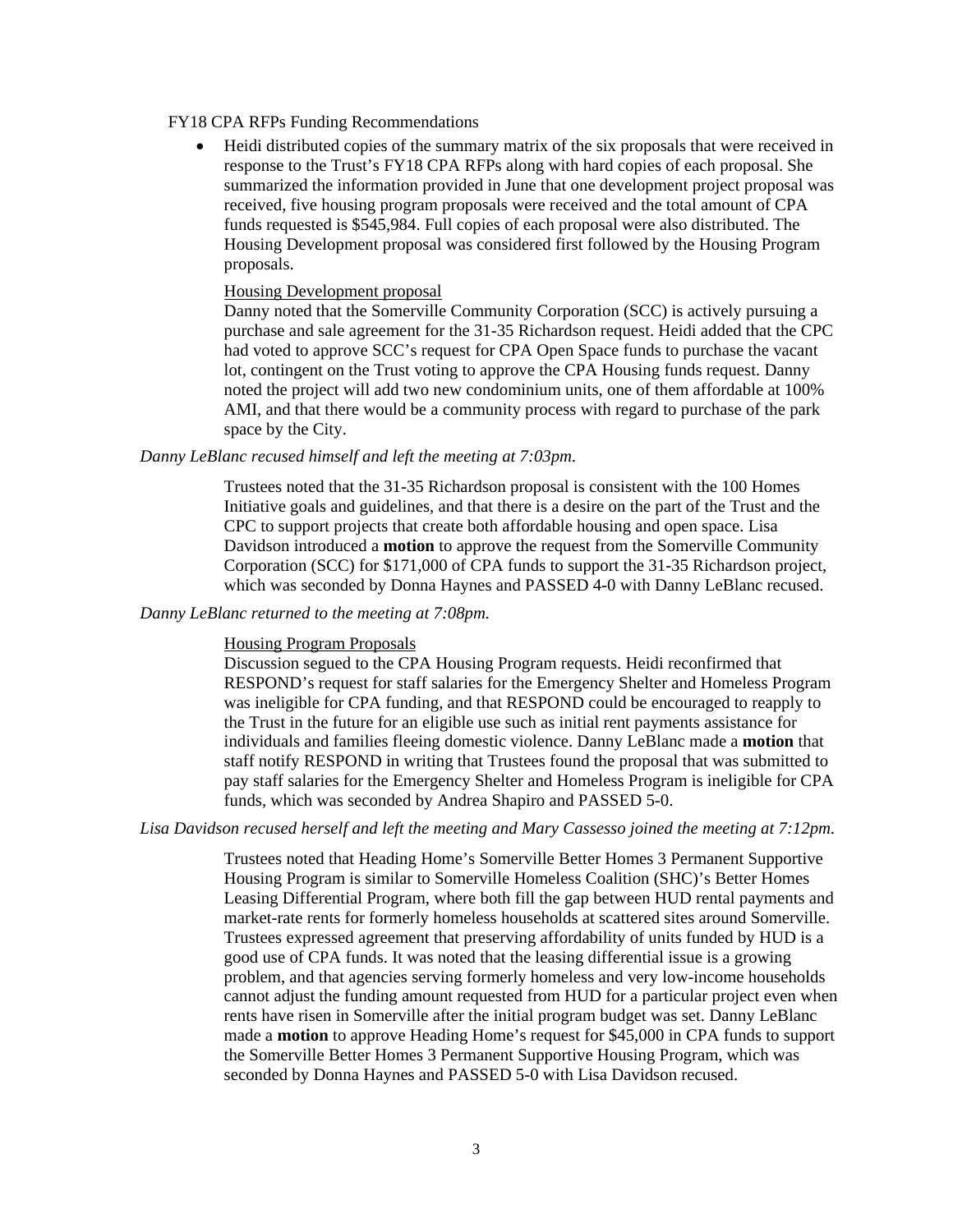*The meeting recessed at 7:23pm so that Trustees could attend the presentation of a citation in the BOA chambers of recognizing the work of Barbara Rubel who is retiring as Director of Community Relations at Tufts University. Lisa Davidson returned to the meeting mat 7:43pm.* 

> At 7:43pm Trustees resumed discussion of the CPA Housing Program requests and noted that there is a need for programs such as the proposal from Community Action Agency of Somerville for the Homelessness Prevention Assistance Fund to serve a variety of households facing eviction. The question was posed by Trustees for consideration of how many agencies should be funded to administer similar programs without duplication of efforts. Trustees expressed an inclination to approve the request and to review progress reporting from CAAS during the upcoming year to see whether CAAS will serve a population that is not being served by SHC's PASS program or the Tenancy Stabilization Program currently being administered by Just-a-Start. Mary Cassesso made a **motion** to approve the request from Community Action Agency of Somerville for \$50,000 of CPA funds to support the Homelessness Prevention Assistance Fund, which was seconded by Danny LeBlanc and PASSED 6-0.

*Donna Haynes left the meeting and Lisa Davidson recused herself and left the meeting at 7:55pm.* 

Discussion turned to the two proposals from SHC. It was noted that both the Leasing Differential (Better Homes) Program and the CPA PASS Expansion: Prevention-and-Stabilization-Services Housing Program have received past CPA funding. Trustees would like an update at a future meeting about how much tenant turnover in Leasing Differential-assisted apartments has taken place since the Trust began funding the program. Trustees expressed an inclination to approve the request and also noted the concern that was mentioned during the discussion of the Heading Home proposal that the gap between HUD fair-market rents and market-rate rents in Somerville will continue to rise. Danny LeBlanc made a **motion** to approve the request from the Somerville Homeless Coalition for \$62,523 of CPA funds to support the Leasing Differential (Better Homes) Program, which was seconded by Mary Cassesso and PASSED 4-0 with Lisa Davidson recused.

It was noted that the CPA PASS Expansion: Prevention-and-Stabilization-Services Housing Program will operate the program during FY19 using previously awarded CPA funds and that the current request is for funding that will be expended during FY20. Danny LeBlanc made a **motion** to approve the request from the Somerville Homeless Coalition for \$199,952 of CPA funds to support the CPA PASS Expansion: Preventionand-Stabilization-Services Housing Program, which was seconded by Andrea Shapiro and PASSED 4-0 with Lisa Davidson recused.

Trustees suggested that at a future meeting they consider whether staff should provide notice to housing program agencies that during the next RFP round the Trust will consider a putting a limit on the number of similar programs funded.

*Mike Feloney left the meeting at 8:07pm.* 

### **4. New Business**

Potential application to Lawyers Clearinghouse for legal assistance.

 Heidi recalled that at the June Trust meeting, Trustees suggested that staff explore potential for the Trust to seek legal guidance regarding Housing Trusts enabled to assist housing support programs. In response to that request, she shared an application from Lawyers Clearinghouse for pro bono legal assistance to non-profit organizations. There is a \$200 application fee that is refundable if there is no assistance provided by the program.